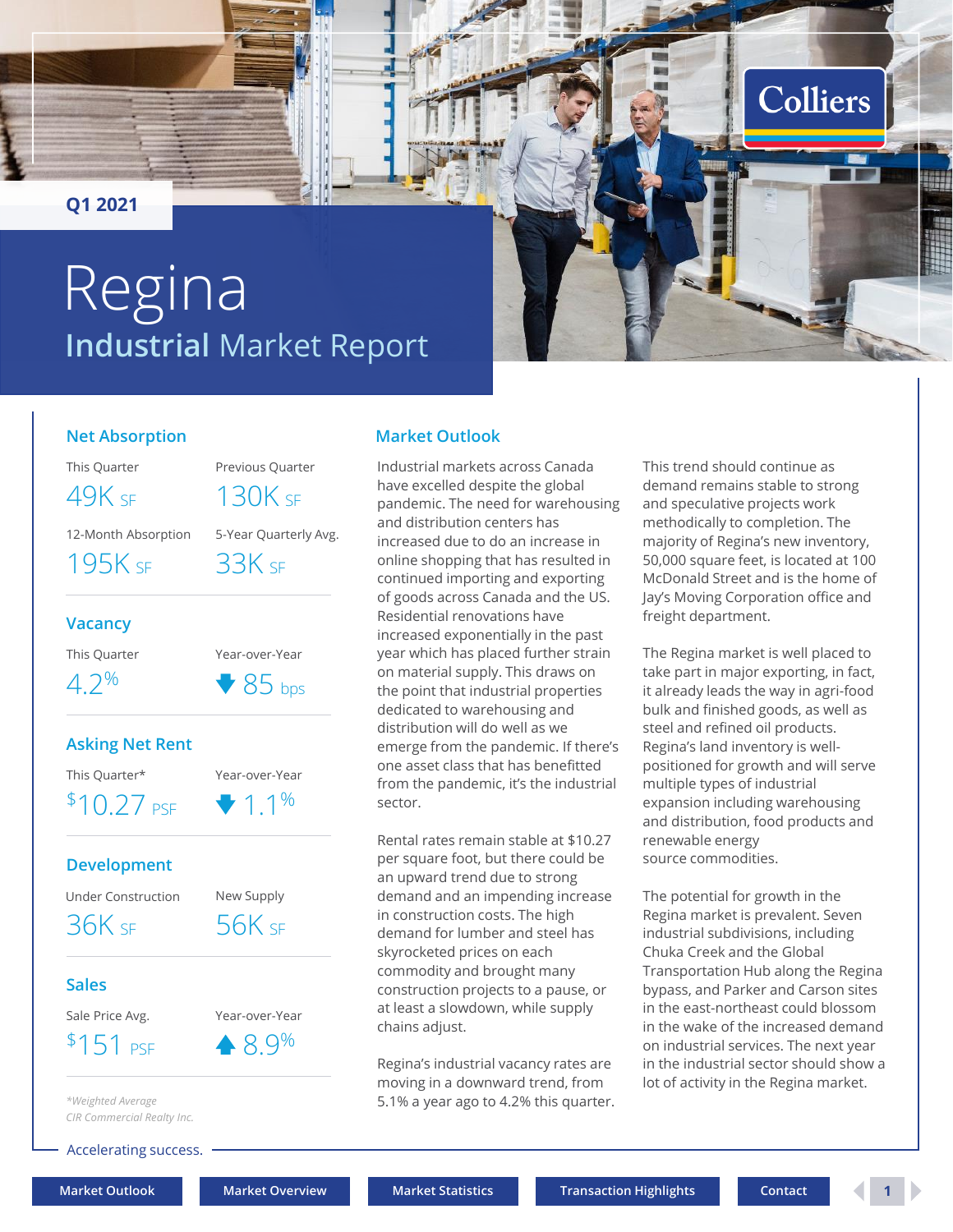# <span id="page-1-0"></span>Market Overview



**Land Asking Price by Market\*** Price per Acre





*\* Serviced Land* Condo **\$180 PSF** *-* Warehouse \$142 PSF **Regina Total \$151 PSF** *8.9% year-over-year* **Average Asking Sale Price** By Building Type | Q1 2020 – Q1 2021

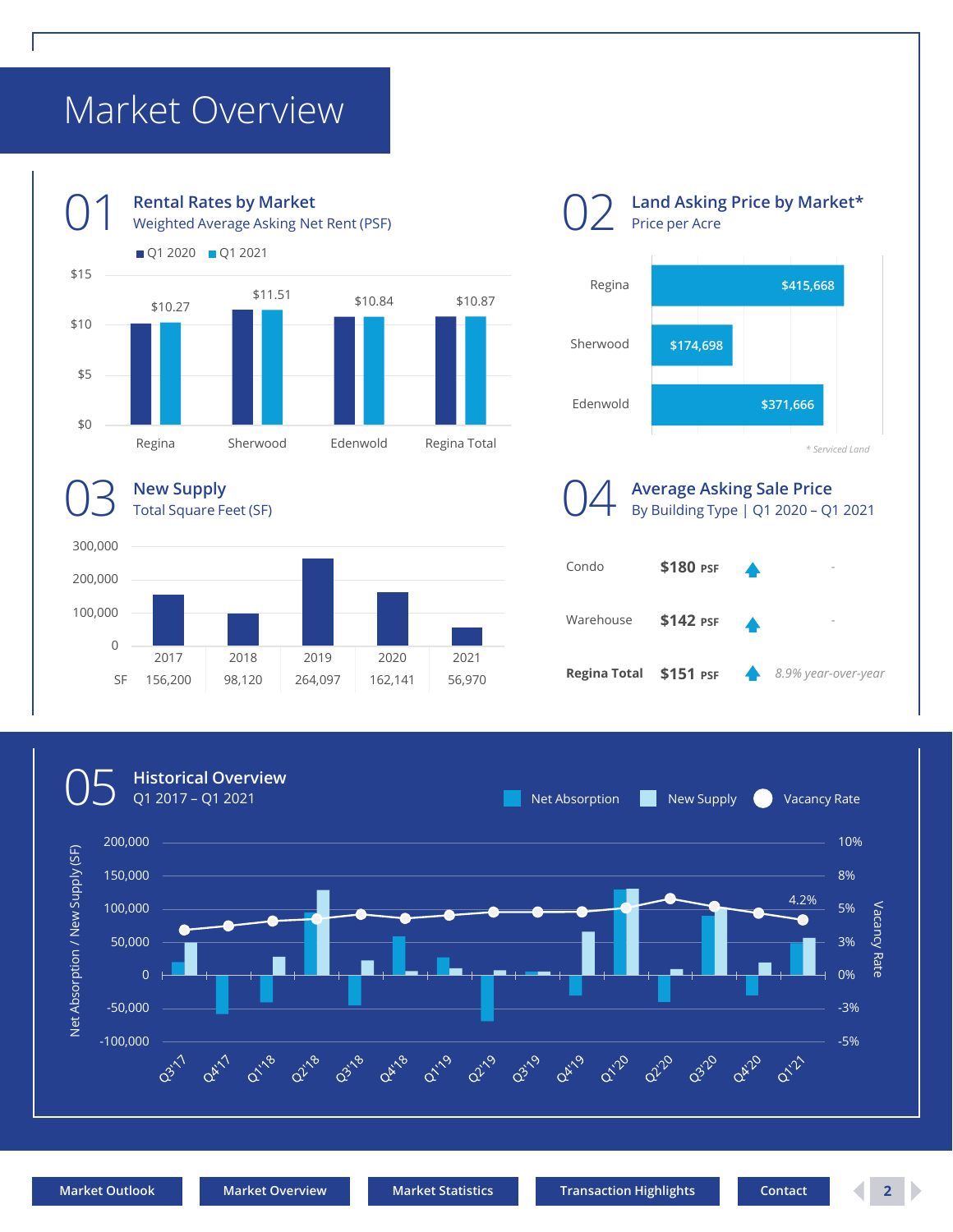# <span id="page-2-0"></span>Market Statistics & Transaction Highlights

|                                        | <b>Regina</b>    | <b>Sherwood</b>  | <b>Edenwold</b> | <b>Total</b>      |
|----------------------------------------|------------------|------------------|-----------------|-------------------|
| <b>Number of Buildings</b>             | 1141             | 152              | 18              | 1311              |
| Total Inventory                        | 18,863,167       | 3,275,914        | 1,160,947 SF    | 23,300,028 SF     |
| Direct Vacancy                         | 752,774 SF (4%)  | 65,357 SF (2%)   | 23,000 SF (2%)  | 841,131 SF (3.5%) |
| Sublease Vacancy                       | 38,900 SF (0.2%) | 20,000 SF (0.6%) | 3,400 SF (0.3%) | 62,300 SF (0.3%)  |
| <b>Total Vacant Space</b>              | 791,674 SF       | 85,357 SF        | 26,400 SF       | 903,431 SF        |
| Vacancy Rate (Current Q)               | 4.2%             | 2.6%             | 2.3%            | 3.9%              |
| Vacancy Rate (Previous Q)              | 5.2%             | 4.0%             | 6.0%            | 5.1%              |
| Net Absorption                         | 194,993 SF       | 46,339 SF        | 59,087 SF       | 300,419 SF        |
| New Supply                             | 56,970 SF        | 100,000 SF       | 0 SF            | 156,970 SF        |
| Under Construction                     | 36,475 SF        | 0 SF             | 0 SF            | 36,4750 SF        |
| Weighted Average Asking Net Rent (PSF) | \$10.27          | \$11.51          | \$10.84         | \$10.87           |
| Weighted Average Sale Price (PSF)      | \$151            | \$193            | \$0.00          | \$172             |

#### **Notable Lease Transactions**

| <b>Tenant</b>                                 | <b>Building Name / Address</b> | <b>Market</b> | <b>Lease Type</b> | Size (SF) |
|-----------------------------------------------|--------------------------------|---------------|-------------------|-----------|
| Avena Foods Limited                           | 12222 Ewing Avenue             | Regina        | <b>Head Lease</b> | 52,169    |
| The UPS Store                                 | 702 Toronto Street             | Regina        | <b>Head Lease</b> | 22.245    |
| Future Transfer Co. Inc.                      | 855 Park Street                | Regina        | <b>Head Lease</b> | 18.381    |
| Apex Distributions Inc.                       | 435 Maxwell Street             | Regina        | <b>Head Lease</b> | 16,250    |
| <b>Public Services and Procurement Canada</b> | 1735 Francis Street            | Regina        | <b>Head Lease</b> | 11,470    |

## **Notable Sales Transactions**

| <b>Building Name / Address</b> | <b>Market</b> | Size (SF) | <b>Sale Price</b> | <b>Purchaser</b>              |
|--------------------------------|---------------|-----------|-------------------|-------------------------------|
| 12200 Ewing Avenue             | Regina        | 142.000   | \$20,600,000      | TriVan Capital Corp.          |
| 1110 Pettigrew Avenue East     | Regina        | 119,230   | \$12,200,000      | LS Properties BT Ltd.         |
| 1120 Pettigrew Avenue East     | Regina        | 59.343    | \$6,750,000       | <b>CWS Logistics</b>          |
| 555 Park Street                | Regina        | 25,980    | \$3,000,000       | <b>Andrew Sheret Holdings</b> |
| 565 Park Street '              | Regina        | 21,200    | \$2,390,000       | 101123369 Saskatchewan Ltd    |

 $\mathbf{r}$